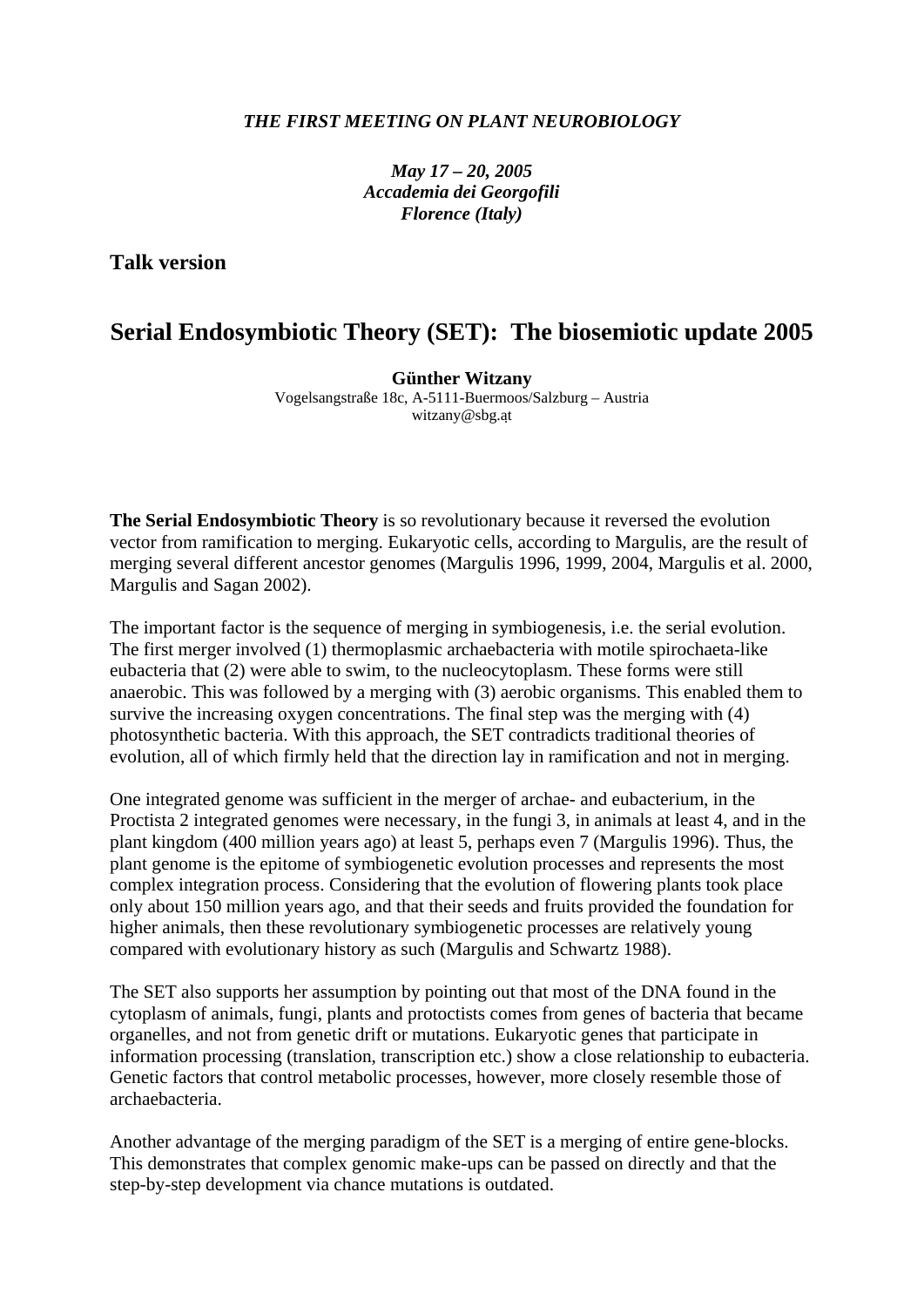**Merging? – Communication!** Lynn Margulis uses in the SET the classic language of mechanistic biology to describe symbiogenesis: "merging" "fusion", "incorporation".

In fact, a multi-levelled, generative communication process rather than "fusion" is involved. Its success, however, depends on whether the necessary sign processes proceed according to rules or whether they fail. Moreover, the integration of genetic components into available genomes and therefore the creation of a new individual does not involve "incorporation", but rather a DNA/RNA - processing.

The pragmatic philosophy of biology (Witzany 1993, 2000) and the young science of biosemiotics (Kull 2005) demonstrate that life functions are *always* related to sign processes. ). "Life is distinguished from the nonliving world by its dependence on signs" (H.Pattee). More precisely: sign processes *regulate and constitute* life functions. If these sign processes are faulty, then life processes are compromised or terminated. These sign processes regulate life processes on different levels *simultaneously*: intracellularly, within the cell (DNA, RNA activities, messenger substances, etc.), and intercellularly as cell-cell communication. This is the intraorganismic level. In parallel, each organism also conducts species-specific (interorganismic) and transspecific (metaorganismic) communication processes.

Should the symbiosis lead to a symbiogenesis, to the development of a new species and thus to the disappearance of the formerly independent individuals, then the result is *generative* DNA-text processing in which genetically different gene pools are combined into *one* DNA text. This requires a recombination that assimilates the foreign data set, converting the external into the internal.

But, which genome editing competences are able to integrate an endosymbiontic genome in a host genome in respect to the former existing genome architecture. Manfred Eigen would ask how to think a correct rearrangment of the molecular genome grammar.

**Symbiogenesis by communicating organisms:** Over the last 25 years, tens of thousands of papers have been published in the field of molecular biology, genetics, biochemestry, epigenetics and similar disciplines. They outline in great detail the intracellular processes of recombinant DNA, splicing, RNA-editing, coding, copying, major and fine repairs, transcription, translation, RNA processing, insertion, the role of introns and exons in "reading" processes, the complementary roles of DNAs and RNAs, even the significance and indispensable structural function of non protein coding DNA (Cavalier-Smith and Beaton 1999, Sternberg 2002, Jaenisch and Bird 2003, Baluska et al. a/b 2004, Shapiro and Sternberg 2004, Schmitt and Paro 2004, True et al. 2004, Wang et al. 2004).

Successful DNA/RNA processing requires numerous, specifically tailored enzyme proteins. In all cases, text-processing enzyme proteins and also interacting RNAs are involved in very precisely conducting these varied DNA - processing steps. Any mistakes here typically have grave and often lethal consequences for the organism.

Today there are strong reasons, that this text processing on protein-coding DNA is overruled by the genome processing abilities of DNA coding not for proteins but for active micro-RNAs (Mattick 2001, Mattick and Gagen 2001, Spotswood and Turner 2002, Turner 2002, Mattick 2003, Mattick 2005, Shapiro and Sternberg 2005). Especially the recombination of two different genomes into one as happened in early symbiogenesis we can imagine through the text processing competences of active micro RNAs.

Active micro-RNAs control and integrate large-scale structures of the chromosome**.** The number of different micro-RNAs is estimated to exceed several 10 000. Some of the discovered tasks of these micro-RNAs are co-suppression, suppression of transposition,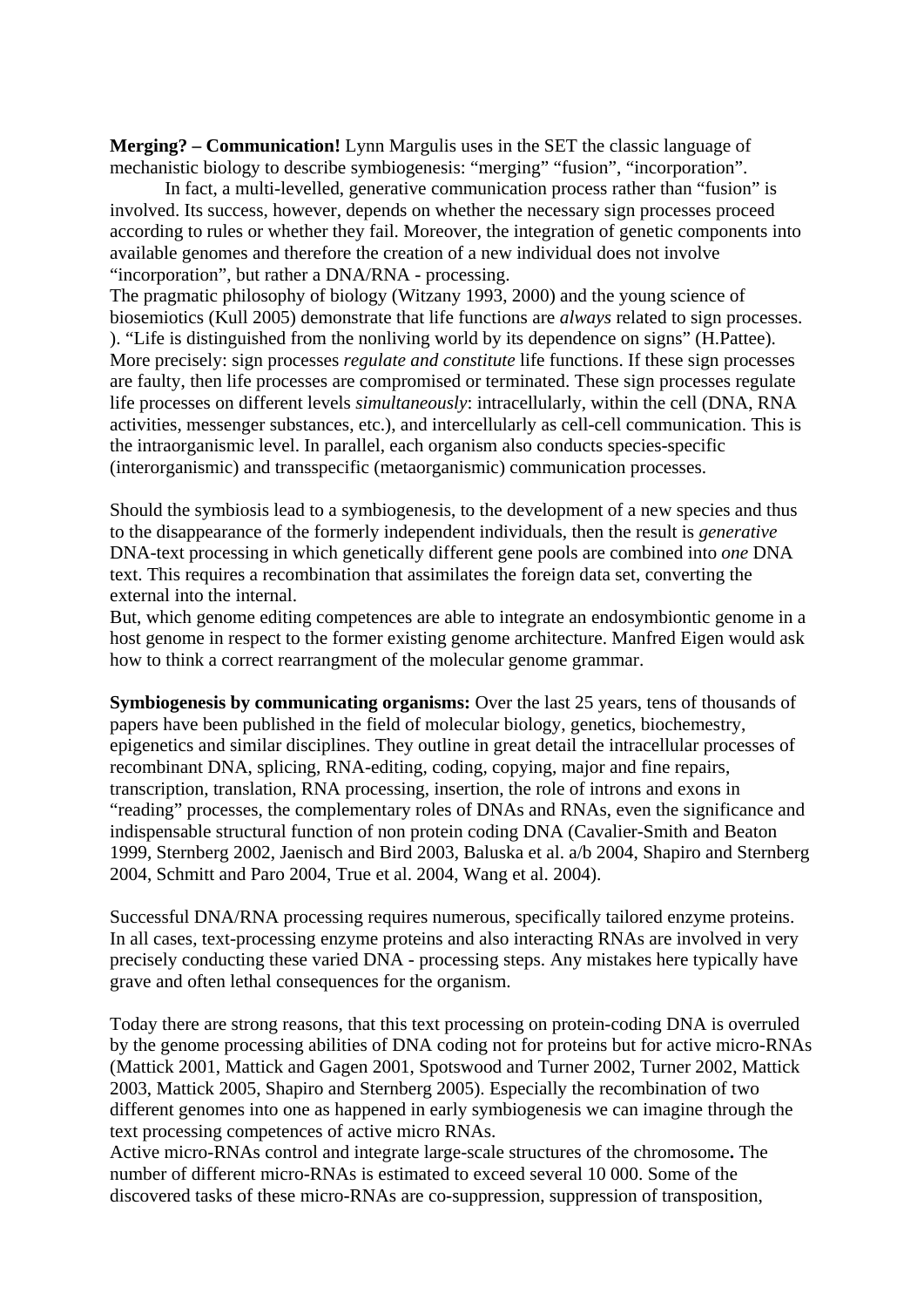position effect variegation, start-stop signals, RNA interference, imprinting, chromosomal methylation, transvection, transscriptional and posttransscriptional gene silencing along with numerous other RNA-DNA, RNA-RNA (trans-acting RNAs), RNA-protein interactions. These active RNAs are as competent as proteins in catalysing, signaling and switching.

Cellular differentiation and phenotypic variation results primarily from variations in this high order regulation, not in the proteins themselves or in their mutations. The phenotypic variation in complex organisms is the result of a *different use of a set of protein-coding core components.* The higher order regulation in non-protein-coding genome architecture is able to manage a larger genetic data set in its phenotypic range. As far as evolutionary processes are concerned, it is naturally much simpler to change or expand a number of very small control sequences than to duplicate an entire network of protein-coding DNA. Variations of this higher order regulation can create an enormous spectrum of different protein expression profiles and we can understand why one and the same gene can be used for "multiple protein meanings".

**Language and communication: from** *linguistic turn* **to** *pragmatic turn:* In referring to genetic codes, signaling pathways, transcription RNA editing, etc. in linguistic terminology in order to describe essential life processes, we can rely on an unspoken and uncritical preunderstanding of language and communication, i.e. on metaphysical and/or reductionistic prerequisites: We can say that (1.) we are working in standardized experimental setups and that theoretical preconditions are not very interesting. We can say that (2.) we refer to the world of objects in the language of exact natural science whose validity claim is founded on the laws of the physical world. We might assume that observed things have a direct empirical significance that need not be further questioned because the laws of physics correspond 1:1 with the material foundations of the linguistically constructive human brain (universal syntax). We might also assume (3.) an overlying meta-system in which human populations represent one of the subsystems that communicates within itself and with co-systems in an information-theoretical framework (Witzany 1995, 1998, 2002).

The theory of science discussion about "language" and "communication" lasted 60 years, aproximately from 1920 to 1980. It consisted of two phases, and its first result was (a) the *linguistic turn,* the second result being (b) the *pragmatic turn*.

The *linguistic turn* recognizes in difference to former metaphysical theories of knowledge that we do not understand phenomenas, causes, effects, relations, objects, things, but sentences. Without sentences we are not able to identify, to speak about, even to think about things of outer world. Only syntactically correct sentences which are in principle formalizable are able to depict physical reality. This universalizable language of objects guarantees precision of natural sciences. But the *linguistic turn* of logical empiricism had to abandon its effort to achieve the ultimate validity claim of a physicalistic universal language. And, common with former metaphysical theories of knowledge linguistic turn thinkers share a solus ipse subject of knowledge.

Following Wittgenstein's analysis of obying rules (Wittgenstein 1972: 80), the theory-ofscience discourse replaced the solipsistic subject of knowledge of subjectivism and objectivism with the "ultimate opinion" of an "indefinite community of investigators" of Ch.S. Peirce. The decisive change versus Descartes and Kant's solus-ipse subject of knowledge is the "community of interpretation" in the "community of investigators". *Scientific knowledge does not exist for a solus ipse subject, but only for members of a community of interpreters.* Intersubjective validity claims of scientific knowledge requires therefore linguistic communication of meaning and consensus formation via statements.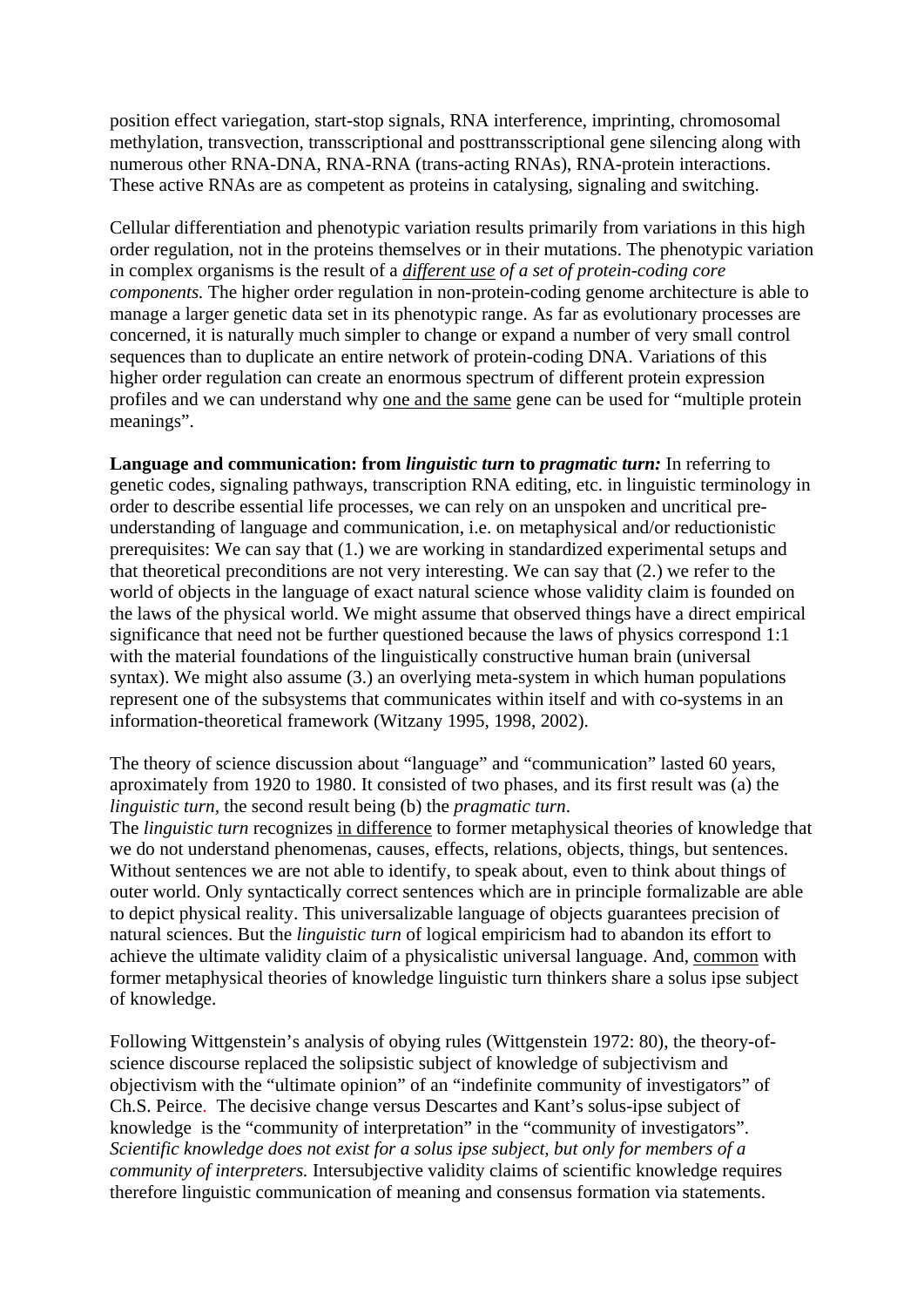The *pragmatic turn* founded the intersubjective-communicative character of thought, experience and research and was therefore able to avoid the omnipresent subject-object dichotomy and its unavoidable consequences, solipsism and objectivism or how Thomas McCarthy characterized the monological observer perspective:" "The monological approach preordained certain ways of posing the basic problems of thought and action: subject versus object, reason versus sense, reason versus desire, mind versus body, self versus other, and so on."

The semiotics of Ch.S. Peirce is helpful in respect to describe language and communication also in non-human nature, f.e. chemical molecules functioning *as signs* in signalling pathways. It can provide the irreducible conditions for the *appropriate* analyses of sign-usage and linguistic communication via a 3-levelled semiotics. According to Peirce, (1.) a sign designates (2.) (some)thing to (3.) an interpreter (which is not a solus ipse subject but member of a linguistic community). The correct relation between the signs obey (1) syntactic rules. (2) Semantic rules decide about correct designation of (some)thing, i.e correct meaning. (3) Pragmatic rules are decicive for correct relation of sign user/sign interpreter and signs, i.e. the concrete situational context in which the sign user uses signs. This 3 levels of semiotic rules are irreducible. *Each of the 3 elements of the sign function already presupposes in its function the other two*.

If someone reduces this principally irreducible 3-levelled relation to 2 or 1 level, he falls victim to an reductive fallacy, $<sup>1</sup>$  $<sup>1</sup>$  $<sup>1</sup>$  as happened in metaphysics, ontologics, ontosemantics,</sup> empiricism in its different forms of objectivism, physicalism, materialism, mechanicism, naturalism, constructivism, systems theory.

Pragmatic philosophy of biology and a non-reductionistic 3-levelled biosemiotics enables a clear distinction between life and the non-living. The unbridgable gap between a mechanistic and the communicative concept is that rule-governed sign mediated interactions are restricted to living individuals (-in-populations) (Witzany 2005 a, b).

**Understanding communicative competences of plants:** If we deal with "language" and "communication" in multilevel communication processes of plants we could try to describe sign-use, to extract the semiotic (syntactic, semantic and pragmatic) rules that sign use

1

<span id="page-3-0"></span> $<sup>1</sup>$  As described by Apel The most common of these are (Apel 1974):</sup>

<sup>•</sup> **Linguistic platonism of scientific models**. sign (1) without the signified (some)thing (2) and without sign interpreter (3): Abstraction from the (apriori of the) linguistic community. The *logic of science* in the linguistic turn: the linguistic expressions or the explanatory model are the reality.

<sup>•</sup> **Idealism of consciousness.** (3) without (1) and without (2): Abstraction from the linguistic community; Descartes, Kant, Fichte, Hegel, Husserl: subjective/objective reason is the reality. Language is only a secondary means.

<sup>•</sup> **Pansemiotics**, metaphysical semioticism. (3) and (1) without (2): Semiotic idealism: signs and sign interpreters are reality. Everything is sign.

<sup>•</sup> **Realism, materialism, pre-Kantian metaphysics**. (2) without (1) and without (3): Reality is solely the physical-chemical laws of the material world. Sign use and sign interpretation are pre-scientific constructions.

<sup>•</sup> **Positivism of the sensory data**. (2) and (3) without (1): Leibniz, Locke, Berkeley, Hume, Popper. The material function of the sensory organs adheres to a universal syntax that is identical to the laws of physics and chemistry.

<sup>•</sup> **Solipsism, realism, ontosemantics, constructivism, systems theory**. (2) and (1) without (3): Subjectless, syntactic-semantic phase of the *logic of science* in Wittgenstein 1, Carnap, Russel, Tarski: Abstraction from (apriori of) the linguistic community.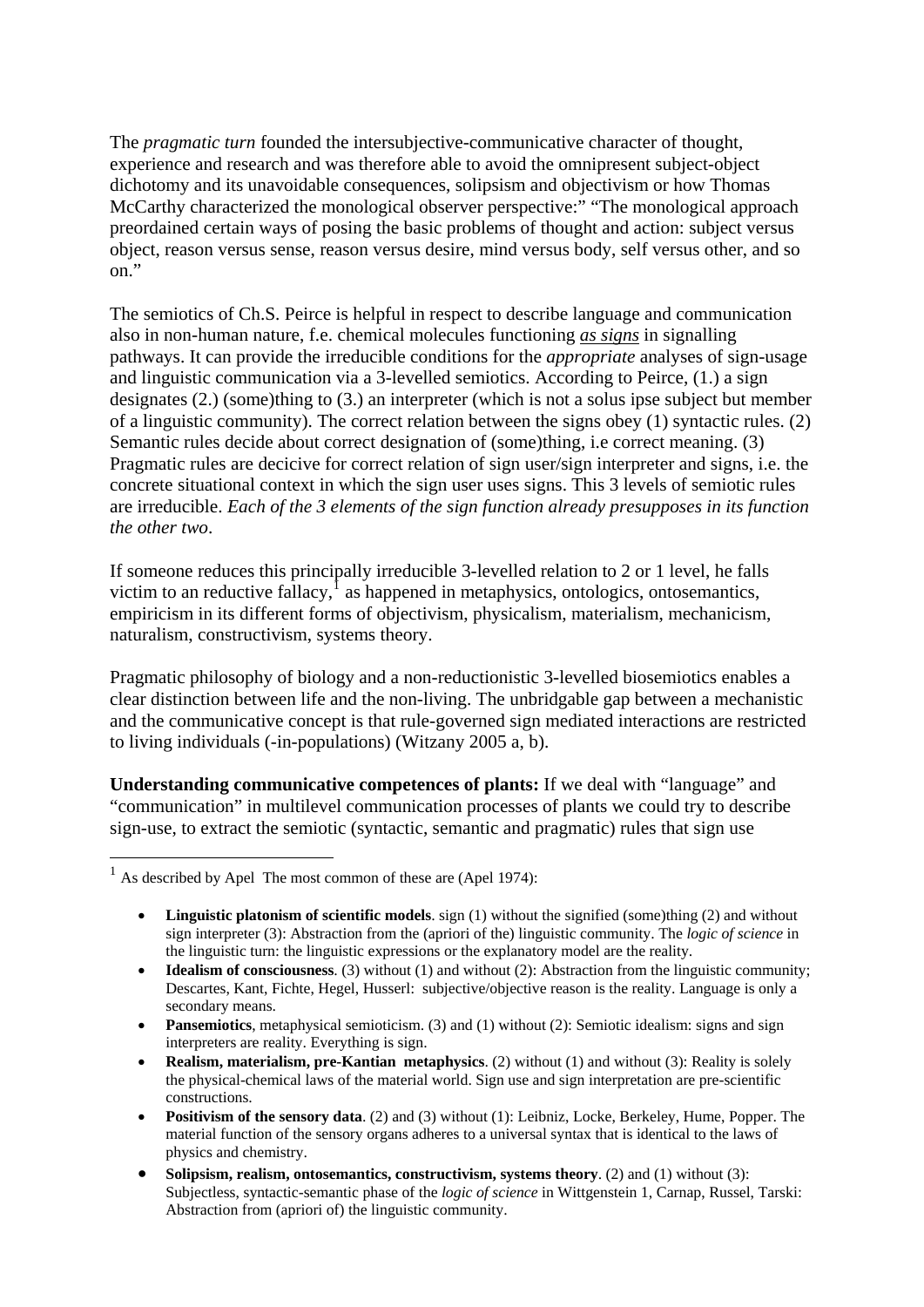follows. Perhaps we can even find some rules by identifying the non-following of rules and its consequences. The semiotic rules we will find in describing sign-use within plants will differ from those found in describing sign-use between plants of the same species, or those between different plant species. These semiotic rules of sign-use will be different from sign-use between plants and (a) bacteria, (b) protoctists, (c) animals and (d) fungae.

 But, step-by step, we will be able to discover the true nature of rule-governed signmediated interaction in plants, i.e. the *communicative competences* of plants. This is the correct way to understand the plant kingdom: not as an (quasi-extraterrestrial)  $3<sup>rd</sup>$  person observer, but as *performative participants* in the global community of communicating nature, i.e. the *Mitwelt* that all living beings share.

## **REFERENCES**

Apel, K.O. (1974). *Zur Idee einer transzendentalen Sprachpragmatik. Die Dreistelligkeit der Zeichenrelation und die "abstractive fallacy" in den Grundlagen der klassischen Transzendentalphilosophie und der sprachanalytischen Wissenschaftslogik.* In Simon, J. (ed.) Aspekte und Probleme der Sprachphilosophie. Verlag Karl Alber, Freiburg/München, pp. 283-326.

Bais, H.P. et al. (2004). How plants communicate using the underground information superhighway. *Trends in Plant Science,* 9(1): 26-32.

Baluska F. et al. (2004 a). Eukaryotic Cells and their *Cell Bodies*: Cell Theory Revised. *Annals of Botany,* 94: 9-32.

Cavalier-Smith, T. and Beaton, M.J. (1999). The skeletal function of non-coding DNA: new evidence from ancient cell chimeras. *Genetics,* 106: 3-13.

Jaenisch, R. and Bird, A. (2003). Epigenetic regulation of gene expression: how the genome integrates intrinsic and environmental signals. *Nature genetics supplement*, 33: 245-254.

Kull, K. (2005). A brief history of Biosemiotics. *Journal of Biosemiotics,* 1: 1-34. Margulis, L. and Schwartz, K.V. (<sup>2</sup>1988). *Five Kingdoms*. W. H. Freeman and Company, New York.

Margulis, L. and Schwartz, K.V. (<sup>2</sup>1988). *Five Kingdoms*. W.H. Freeman, New York.

Margulis, L. (1996). Archaeal-eubacterial mergers in the origin of Eukarya: Phylogenetic classification of life. *Proceedings of the National Academy of Sciences of the USA*, 93: 1071- 1076.

Margulis, L. (1999). *Die andere Evolution*. Spektrum Akademischer Verlag, Heidelberg.

Margulis, L., et al. (2000). The chimeric eukaryote: origin of the nucleus from the karyomastigont in an amitochondriate protists. *Proceedings of the National Academy of Sciences of the USA,* 97: 6954-6959.

Margulis, L. and Sagan, D. (2002). *Acquiring Genomes. A Theory of the Origin of Species*. Basic Books, New York.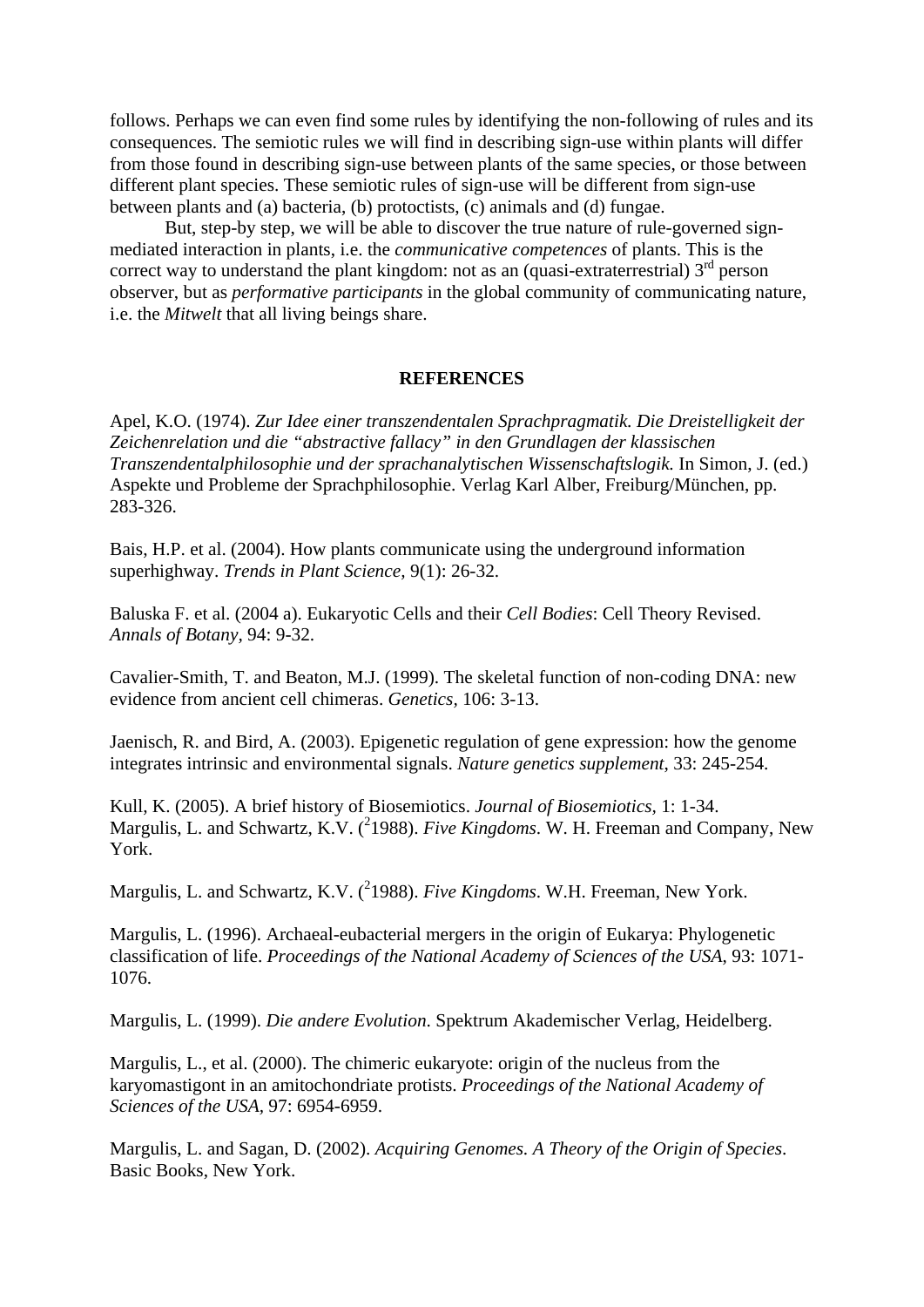Margulis, L. (2004). Serial endosymbiotic theory (SET) and composite individuality. Transition from bacterial to eukaryotic genomes. *Microbiology Today,* 31: 173-174.

Mattick, J.S. and Gagen, M.J. (2001). The Evolution of Controlled Multitasked Gene Networks: The Role of Introns and Other Noncoding RNAs in the Development of Complex Organisms. *Molecular Biology and Evolution*, 18(9): 1611-1630.

Mattick, J.S. (2001). Non-coding RNAs: the architects of eukaryotic complexity. *EMBO reports*, 2(11): 986-991.

Mattick, J.S. (2003). Challenging the dogma: the hidden layer of noncoding RNAs in complex organisms. *BioEssays*, 25(10): 930.

Mattick, J.S. (2005). Das verkannte Genom-Programm. *Spektrum der Wissenschaft* 3: 62-69.

McCarthy, T. (1984). Translator's Introduction. In: Habermas, J., *The Theory of Communicative Action* 1, Beacon Press, Boston. p. ix.

Schmitt, S. and Paro, R. (2004). A reason for reading nonsense. *Nature*, 429: 510-511.

Shapiro, J.A. and Sternberg, R.v. (2005). Why repetitive DNA is essential to genome function. *Biological Review*, 80: 1-24.

Spotswood, H.T. and Turner, B.M. (2002). An increasingly complex code. *The Journal of Clinical Investigation*, 110 (5): 577-582.

Sternberg, R.v. (2002). On the Roles of Repetitive DNA Elements in the Context of a Unified Genomic-Epigenetic System. *Annals of the New York Academy of Sciences,* 981: 154-188.

Trewavas, A. (2003). Aspects of Plant Intelligence. *Annals of Botany,* 92: 1-20.

Trewavas, A. (2004). Aspects of Plant Intelligence: an Answer to Firn. *Annals of Botany,* 93: 353-357.

True, H. et al. (2004). Epigenetic regulation of translation reveals hidden genetic variation to produce complex traits. *Nature*, 431: 184-187.

Turner, B. M. (2002). Cellular Memory and the Histone Code. *Cell*, 111: 285-291.

Walker, T.S. (2003). Root exudation and Rhizosphere Biology. *Plant Physiology*, 132: 44-51.

Wang, Y. et al. (2004). *Beyond the Double Helix: Writing and Reading the Histone Code.* Bock, G. and Goode, J. (eds.) Reversible Protein Acetylation. Novartis Foundation, 2004.

Wittgenstein, L. (1972). *Philosophical Investigations*. Basil & Blackwell, Oxford pp 80e.

Witzany, G. (1993). *Natur der Sprache – Sprache der Natur. Sprachpragmatische Philosophie der Biologie*. Königshausen & Neumann, Würzburg.

Witzany, G. (1995). From the "logic of the molecular syntax" to molecular pragmatism. *Evolution and Cognition*, 1(2): 148-168.